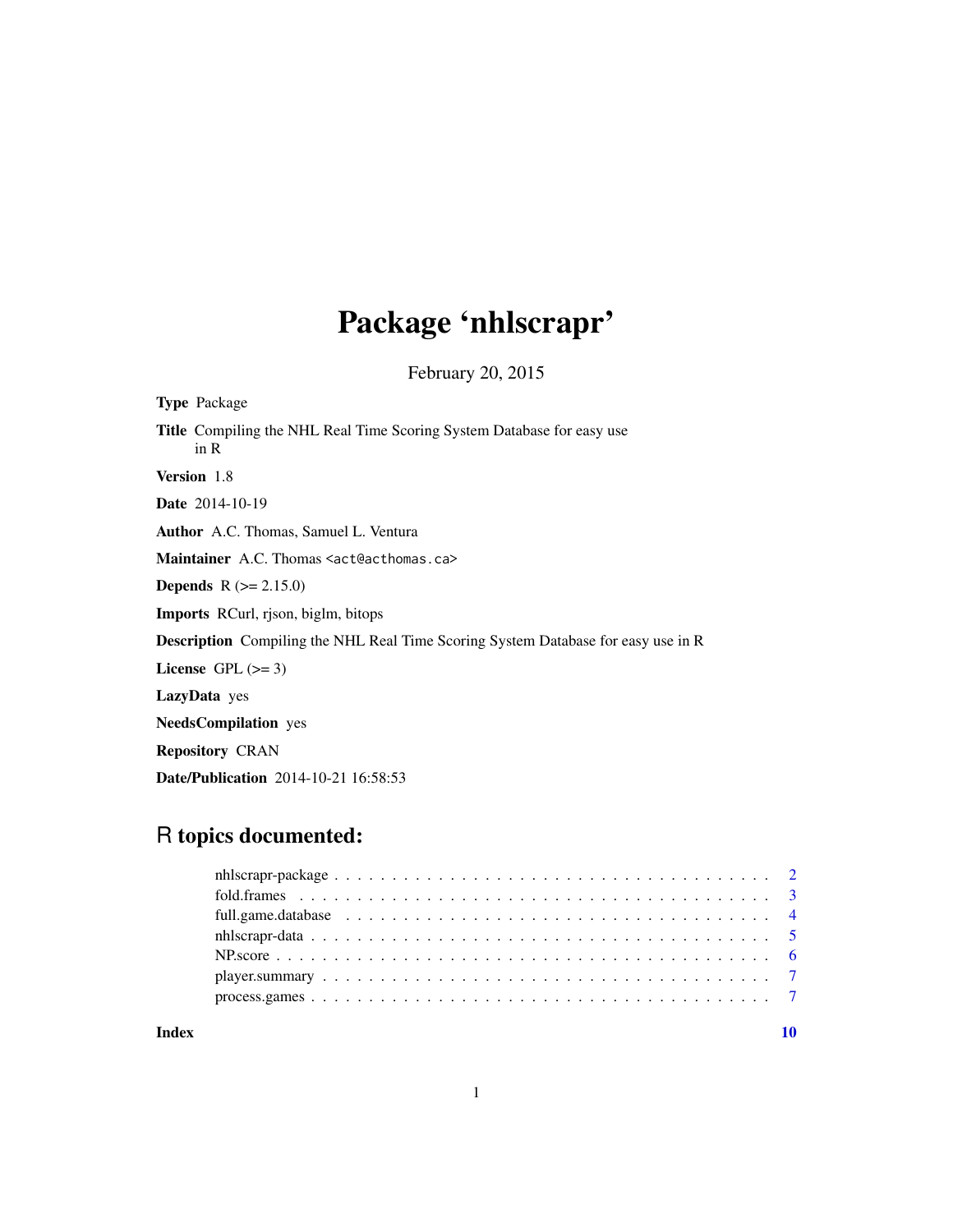<span id="page-1-0"></span>nhlscrapr-package *nhlscrapr: Retrieve and process play-by-play game data from the NHL Real Time Scoring System*

#### **Description**

This package contains routines for extracting play-by-play game data for regular-season and playoff NHL games, particularly for analyses that depend on which players are on the ice.

#### Details

This package processes data files of the type expanded summary (ES) and play-by-play (PL) for all possible games between 2002 and 2013, visual shift charts (SCH and SCV) for games between 2002 and 2007, and shot locations from 2008 until present. The purpose of this routine is to produce tables for players, games and on-ice events specifically to look at the impact of a player's contribution to how events unfold. The examples below illustrate how these tools can be used to produce these tables.

The command process.games() will download the appropriate game files and, for each game selected produce a table of events with all players on the ice and relevant information for each particular event, such as shot distance and type, goals and assists, and the zone in which the event took place (relative to the home team).

The command augment.game() takes a single game file and makes it more useful for the purpose of statistical modelling. It replaces player names with a unique player ID number, separates goaltenders from skaters, and obtains the event interval time. This routine is called for each game in the table by merge.to.mega.file() as it combines all games into one single R object, saving this object to disk along with the game table and unique player roster.

A user only need run one command, compile.all.games(), in order to get everything from the site, though this may take hours to download and compile.

#### Author(s)

A.C. Thomas <act@acthomas.ca>

#### Examples

## Not run:

#What are all games that can/should be downloaded? #valid=FALSE implies previously screened problems. #Just a subset for testing. game.table <- full.game.database()[301:303,]

#Get the details for these 20 games. print(game.table)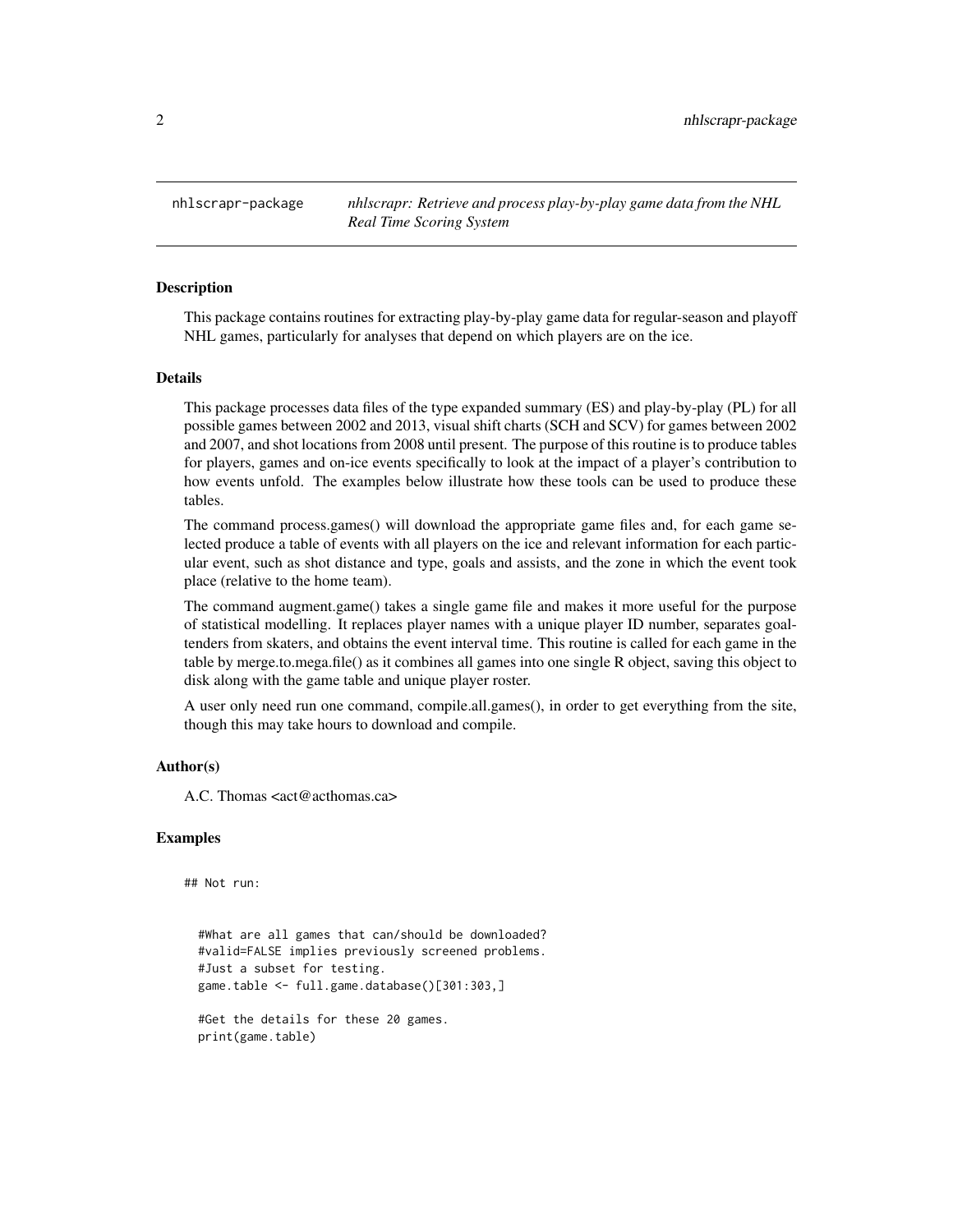#### <span id="page-2-0"></span>fold.frames 3

```
#Takes HTML files and (possibly) GIF images and produces event and player tables for each game.
 process.games (game.table)
 #Give me a single game record.
 sample.game <- retrieve.game (season="20022003", gcode="20301")
 #Augment all games and put them all in one big database.
 compile.all.games (output.file="mynhlscrapes.RData")
 #################################################################
 # Extras:
 #Process games in parallel!
 library(doMC)
 registerDoMC(4)
 res <- foreach (kk=1:dim(game.table)[1]) %dopar%
   {
     message (paste(kk, game.table[kk,1], game.table$gcode[kk]))
     item <- process.single.game(
                game.table[kk,1],
                game.table$gcode[kk],
                save.to.file=TRUE)
    }
## End(Not run)
```
fold.frames *fold.frames*

# Description

Collapse a series of data frames with the same columns into one data frame.

#### Usage

```
fold.frames(frame.list)
```
#### Arguments

frame.list A list of data frames.

### Details

Most useful with compile.all.games().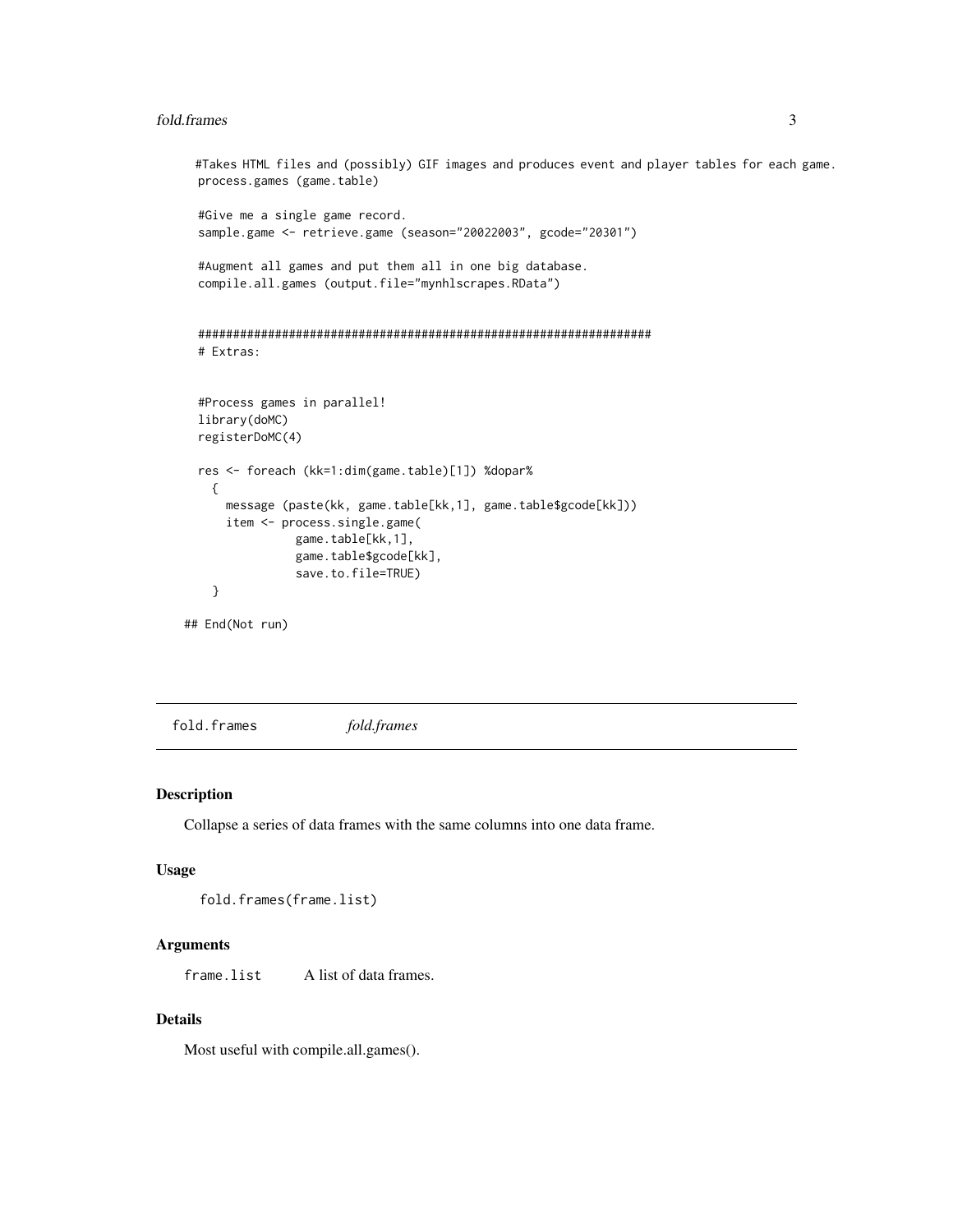# <span id="page-3-0"></span>Value

A single data frame with the same columns as the originals.

### Author(s)

A.C. Thomas <act@acthomas.ca>

| full.game.database | Create a shell database for NHL games from 2002 to the present, then |
|--------------------|----------------------------------------------------------------------|
|                    | download them                                                        |

# Description

Creates a shell database for NHL games from 2002 to present, unfilled with game information. Uses this to collect and scrape NHL data, but not process them immediately.

#### Usage

```
full.game.database(extra.seasons=0)
download.single.game (season="20122013",
                     gcode="20001",
                     rdata.folder="nhlr-data",
                     verbose=TRUE,
                     wait=20)
download.games (games=full.game.database(),
                     rdata.folder="nhlr-data",
                     ...)
```
### Arguments

| extra.seasons | Beyond 20142015, adds data for additional seasons (assuming nhascrapr is not<br>supported and updated before the season begins. |
|---------------|---------------------------------------------------------------------------------------------------------------------------------|
| season        | A character string for the two years specifying an NHL season.                                                                  |
| gcode         | The five-digit ID number for a particular NHL game.                                                                             |
| rdata.folder  | The location within the current directory to which to save the downloaded files.<br>Will be created if it does not exist.       |
| verbose       | Report additional messages.                                                                                                     |
| wait          | Amount of time in seconds to wait between game downloads.                                                                       |
| games         | A game database, such as the one produced by full.game.database().                                                              |
| .             | Arguments to pass to download.single.game().                                                                                    |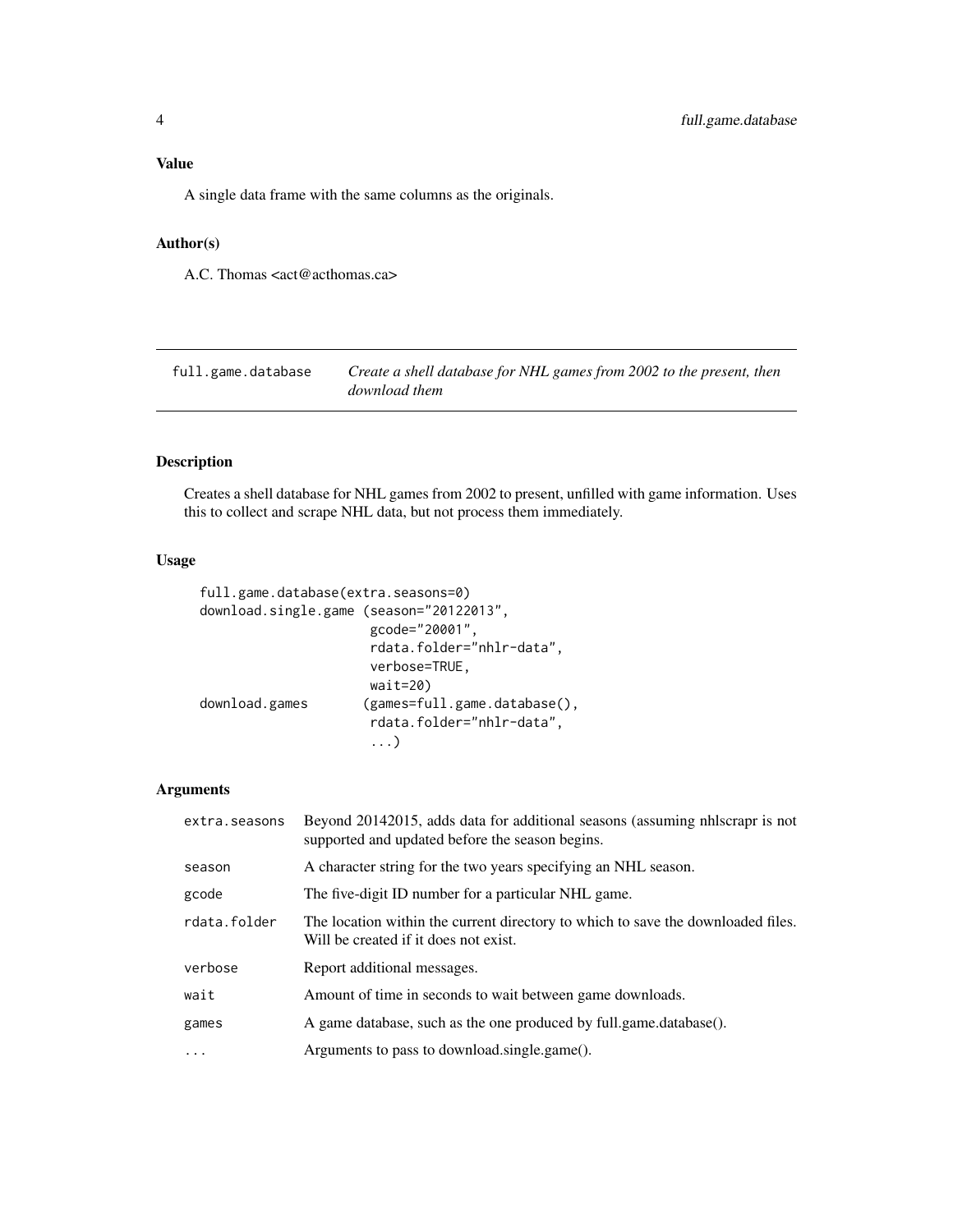#### <span id="page-4-0"></span>nhlscrapr-data 5

#### Details

full.game.database() gives ID numbers for all regular-season and playoff games played between 2002 and 2013, with indicators for whether any particular game is known to be unavailable.

download.single.game() retrieves the relevant files for a single game from NHL.com.

download.games() retrieves the files for all games in the table.

#### Value

full.game.database: a data frame with columns including season, session (Regular or Playoffs), game number/gcode (which game in the season?). Placeholders for teams, score and date of game are included to be filled in later. "valid" indicates whether a full record of the game is available for download.

download.single.game: returns a single Boolean value indicating if no errors were recorded during the download. Saves the game to disk, particularly the PL, ES, SCH and SCV files, along with JSON data for x-y events.

download.games: returns the input game database with "valid" changed to FALSE for any failed downloads.

#### Author(s)

A.C. Thomas <act@acthomas.ca>

#### Examples

```
#Select a part of the history.
game.table <- full.game.database()[201:220,]
```
#Download one game. download.single.game(game.table\$season[1], game.table\$gcode[1], wait=1)

#Download all games.

```
## Not run:
 game.table.updated <- download.games (games=game.table)
```
## End(Not run)

nhlscrapr-data *nhlscrapr: Included Data Sets*

### **Description**

Data sets included with the nhlscrapr package.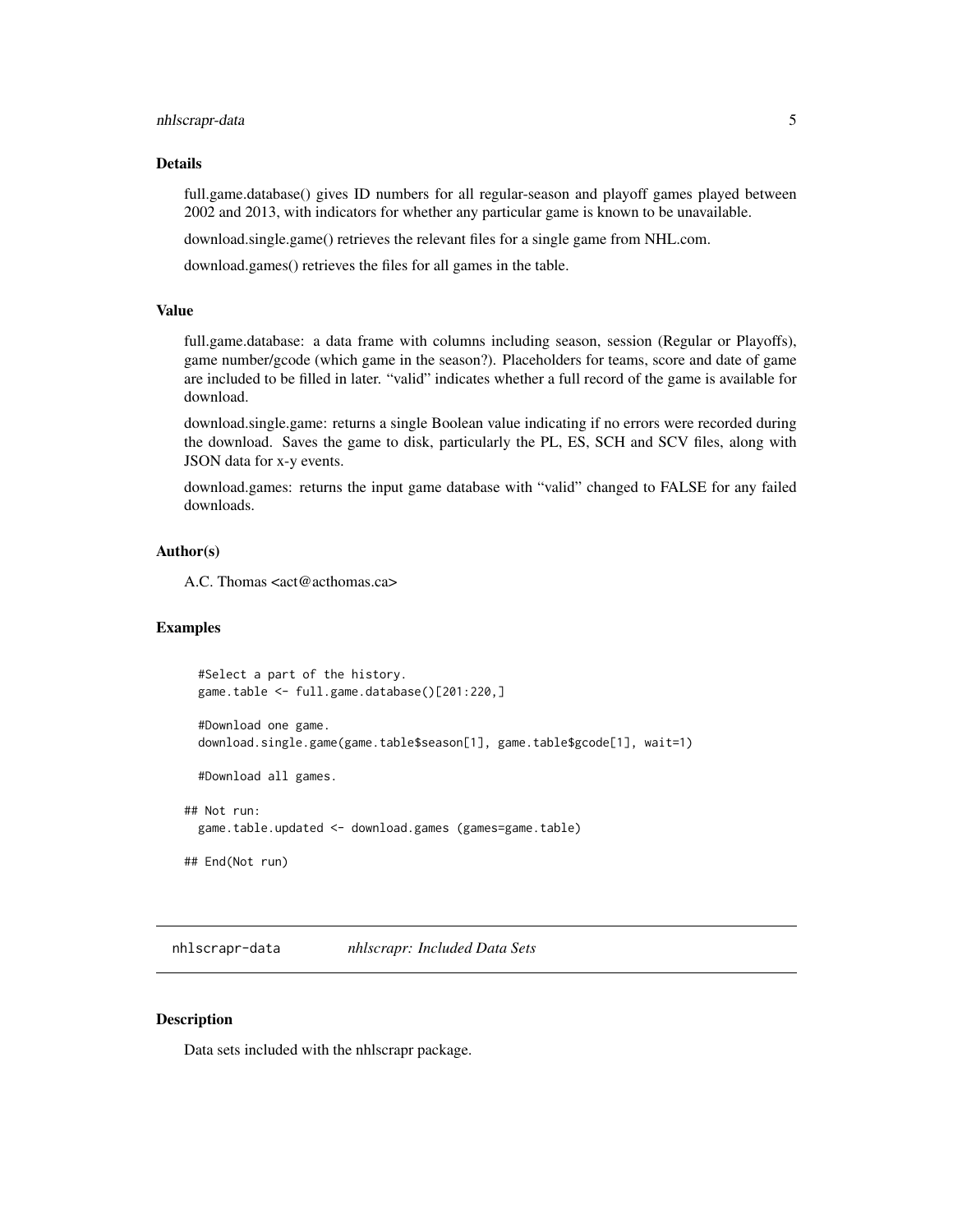6 NP.score

#### Usage

```
quadsarray
pushes
pulls
zone.adjust.prefab
date201415
```
# Format

quadsarray: a series of quadrilaterals that define distinct areas of the offensive zone. pushes, pulls: the possible transitions from one area subzone to another, constrained to be distance lengthening (push) or shortening (pull). zone.adjust.prefab: When fixing the rink biases, this is used to assign the transition probabilities. This can be calculated by the user if desired. date201415: A predownloaded version of the timing of games for the 2014-2015 season.

None of these is ever required for the user.

### Author(s)

A.C. Thomas <act@acthomas.ca>

NP.score *Calculate NP-tau score*

## Description

Calculates the Net Probability score from a game table.

# Usage

```
NP.score(grand.data, seconds=20)
```
#### Arguments

| grand.data | A single data frame of all events to be considered.                            |
|------------|--------------------------------------------------------------------------------|
| seconds    | The amount of time in seconds after the event with which we measure net goals. |

#### Value

A table containing the goal counts for each team following the particular events and zones, as well as the calculated net probability.

#### Author(s)

A.C. Thomas <act@acthomas.ca>

<span id="page-5-0"></span>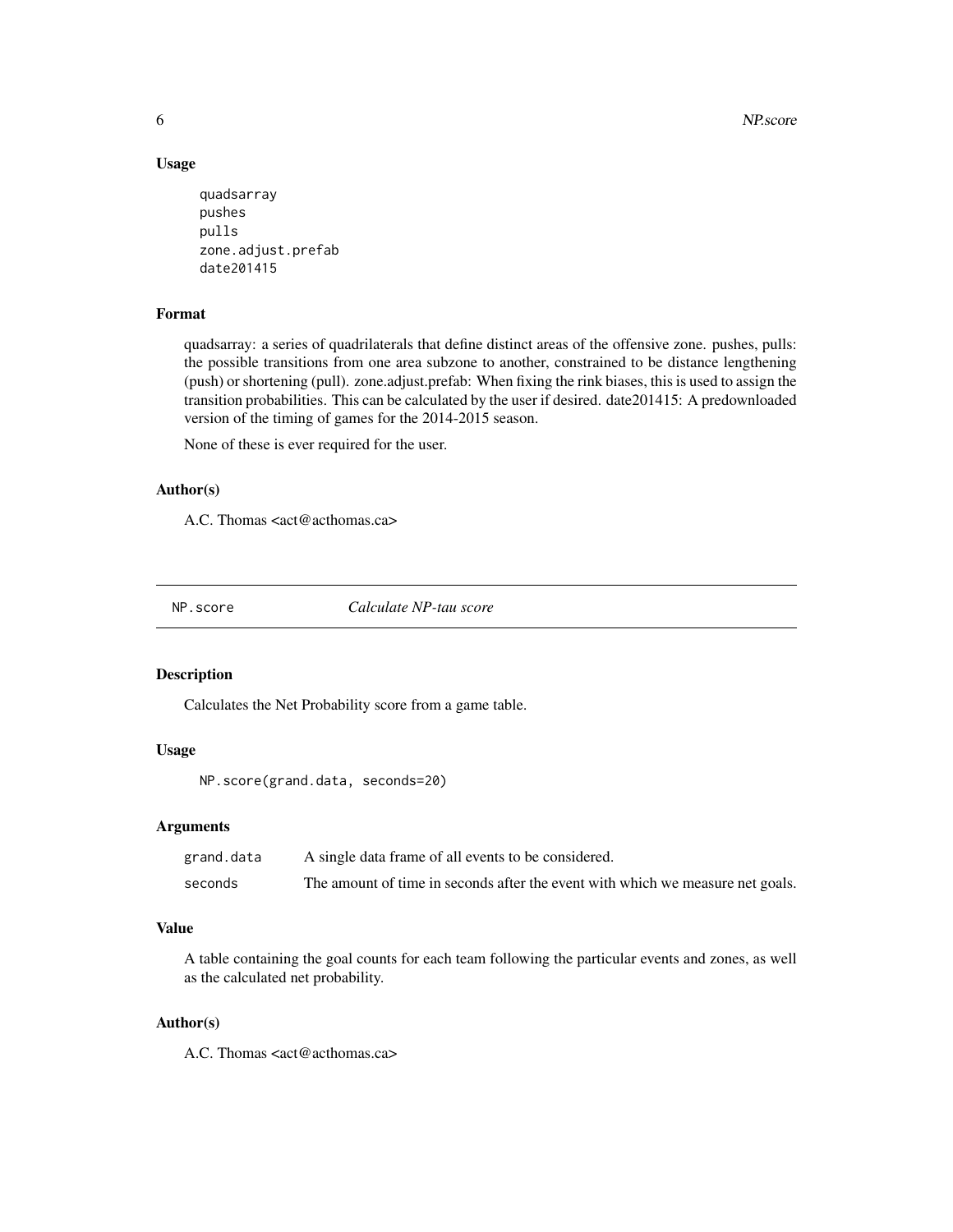# <span id="page-6-0"></span>player.summary 7

# References

Michael Schuckers and James Curro (2013) Total Hockey Rating (THoR): A comprehensive statistical rating of National Hockey League forwards and defensemen based upon all on-ice events. Sloan Sports Conference.

player.summary *Player summaries*

# Description

Summarizes the event count for each player in the data frame.

# Usage

```
player.summary (grand.data, roster.unique)
```
# Arguments

| grand.data | A single data frame of all events to be considered. |
|------------|-----------------------------------------------------|
|            | roster.unique A list of all player IDs to consider. |

#### Value

An array with event counts for each player in the data frame.

# Author(s)

A.C. Thomas <act@acthomas.ca>

| process.games | Given downloaded NHL games, produce event tables with players on |
|---------------|------------------------------------------------------------------|
|               | ice.                                                             |

# Description

Produces game tables from the NHL source files.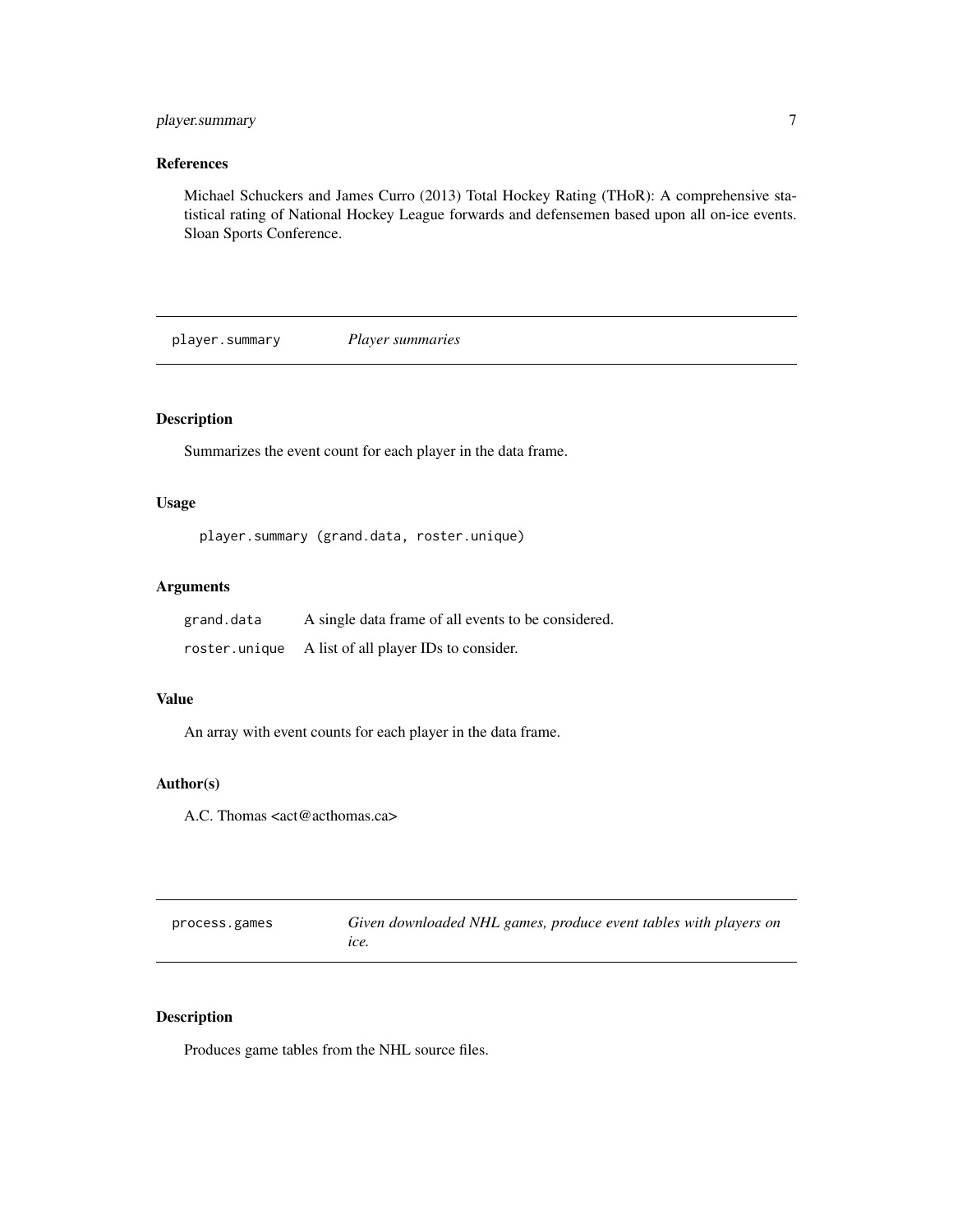# Usage

```
process.single.game (season="20122013",
                    gcode="20001",
                    rdata.folder="nhlr-data",
                    override.download=FALSE,
                    save.to.file=TRUE,
                     ...)
process.games (games=full.game.database(),
                    rdata.folder="nhlr-data",
                    override.download=FALSE)
retrieve.game (season="20122013",
                    gcode="20001",
                    rdata.folder="nhlr-data",
                    force=TRUE,
                     ...)
compile.all.games (rdata.folder="nhlr-data",
                    output.folder="source-data",
                    new.game.table=NULL,
                    seasons=NULL,
                    verbose=FALSE,
                    override.days.back=NULL,
                    date.check=FALSE,
                     ...)
```
# Arguments

| season                | A character string for the two years specifying an NHL season.                                                            |  |
|-----------------------|---------------------------------------------------------------------------------------------------------------------------|--|
| gcode                 | The five-digit ID number for a particular NHL game.                                                                       |  |
| rdata.folder          | The location within the current directory to which to save the downloaded files.<br>Will be created if it does not exist. |  |
| output.folder         | The location within the current directory where compiled files will be saved.<br>Will be created if it does not exist.    |  |
| games, new.game.table |                                                                                                                           |  |
|                       | A game database, such as the one produced by full.game.database().                                                        |  |
| override.download     |                                                                                                                           |  |
|                       | Re-download the game files whether or not they are currently locally available.                                           |  |
| save.to.file          | Save the game object to file.                                                                                             |  |
| force                 | If TRUE, reprocesses the single game file.                                                                                |  |
| seasons               | If selected, defaults to a game table with only these seasons, of the form "20142015".                                    |  |
| date.check            | Try and download files without known dates.                                                                               |  |
| override.days.back    |                                                                                                                           |  |
|                       | Force download for those days previous to this one.                                                                       |  |
| verbose               | Print extra output information.                                                                                           |  |
| $\cdots$              | Arguments to pass to download.single.game().                                                                              |  |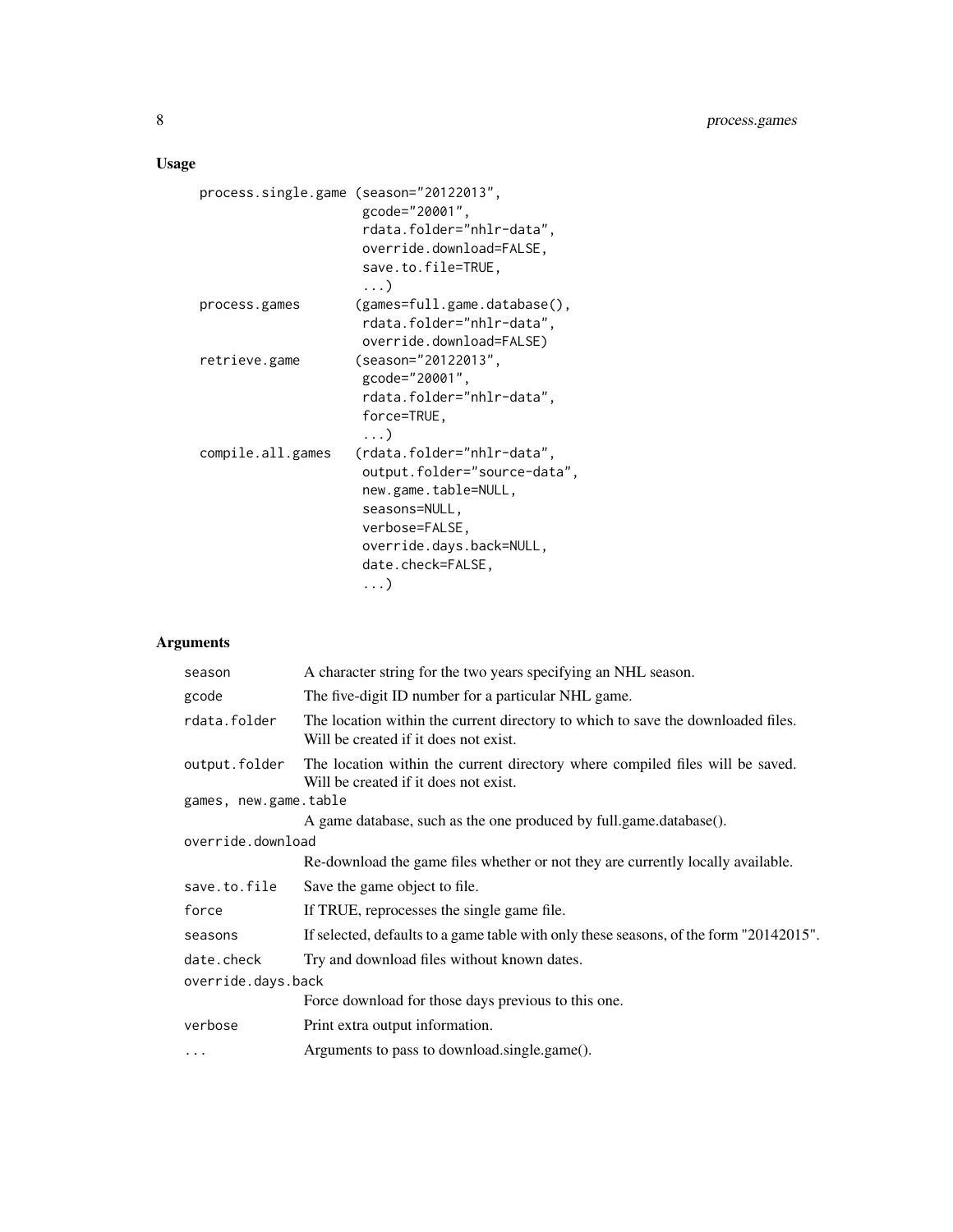# process.games 9

#### Details

This group of functions takes the downloaded HTML, image and JSON files and produces an event table for each game, particularly focusing on the players on the ice during each event.

#### Value

process.single.game() produces an object called game.info that contains several pieces of information, primarily the data.frame playbyplay, with each column representing an event. Columns are as follows: event: The event number as recorded in the game. period, seconds: The period of the game and the elapsed time in seconds. a1,...,a6: The numbers and names of the away team players on the ice. h1,...,h6: The numbers and names of the home team players on the ice. ev.team: The team that registered the event in question. ev.player.1, ev.player.2, ev.player.3: The players involved in the event. distance: The distance in feet from the relevant goal for a shot on goal, missed shot or goal. type: Further information on the event, either shot type or penalty type. homezone: The zone in which the event took place, from the perspective of the home team. xcoord, ycoord: If available, the (x,y) location of a shot on goal or hit.

process.games() runs this routine and saves all game files to disk.

retrieve.game() retrieves the processed file from disk if it exists, and if not, it runs process.single.game() first.

compile.all.games() does everything that's needed to construct the entire record. This will be fastest if all games have already been downloaded and processed, possibly in parallel.

#### Author(s)

A.C. Thomas <act@acthomas.ca>